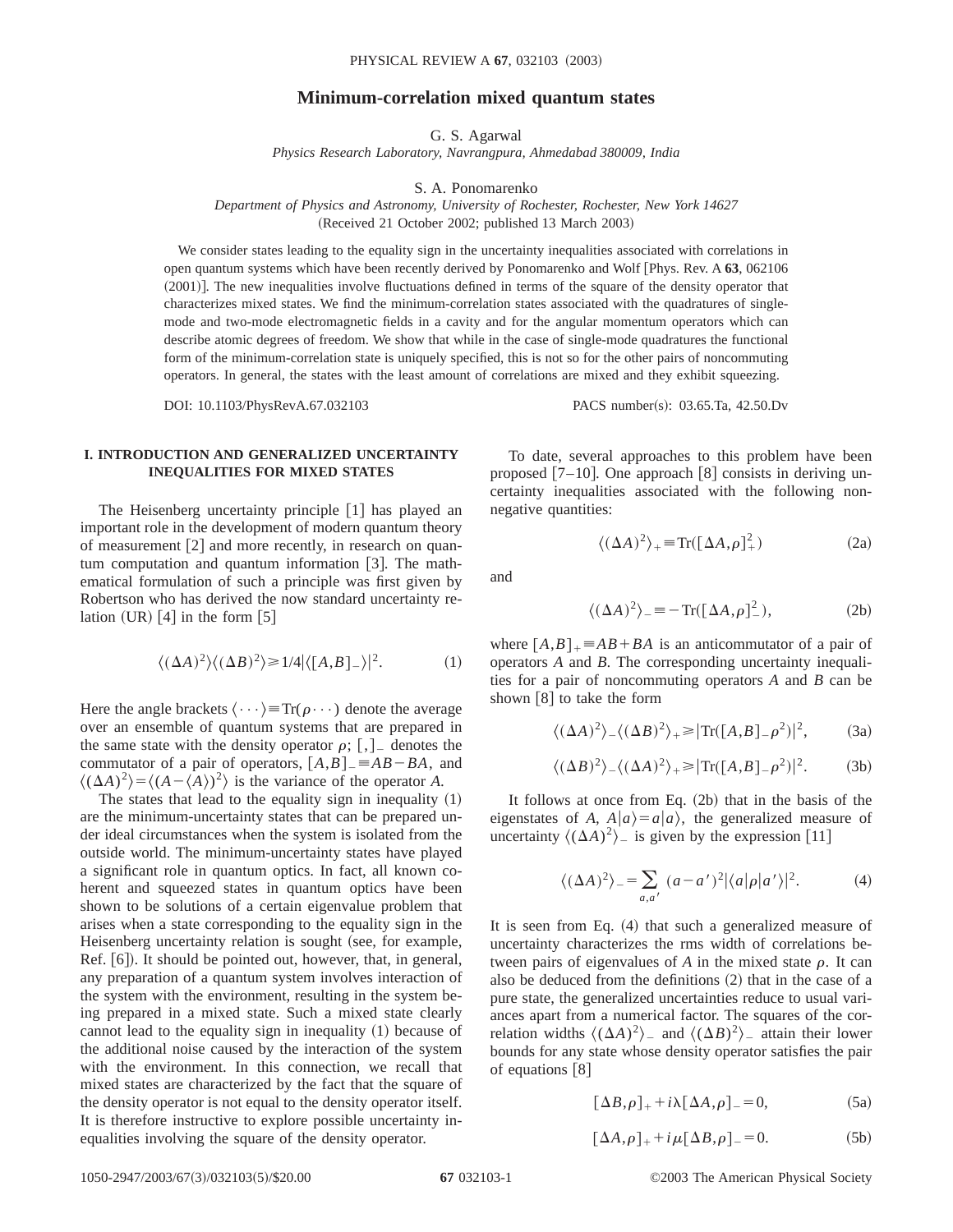Here  $\lambda$  and  $\mu$  are arbitrary real constants.

It should be noted that not only does the pair of inequalities  $(3)$  provide the information about the structure of a mixed state [12] which is, in general, *different* from the information contained in the Heisenberg-Robertson inequality, but the new URs have also a different physical meaning. Inequalities  $(3)$  specify lower bounds for the widths of correlations of a pair of noncommuting operators measured on different replicas of an ensemble of the systems prepared in the same mixed state. In this connection, a natural question arises regarding the structure of the *minimum-correlation* states, i.e., the states that satisfy Eqs.  $(5)$  for different pairs on noncommuting operators.

In this work, we address this question by considering minimum-correlation states for single- and two-mode quadratures of the electromagnetic field and for the angular momentum operators. In the case of the single-mode field, it was shown in Ref. [8] that *either* of inequalities (3) becomes an equality for a squeezed thermal state. In this paper, we demonstrate that a squeezed Gaussian mixed state is the most *general* state for which the correlation widths of the quadratures *simultaneously* attain their lower bounds. We also demonstrate that there is a whole family of minimum-correlation states associated with different two-mode quadratures of the field. We then determine minimum-correlation states for the angular momentum operators, which are often encountered in a theoretical description of the atomic squeezed states [13]. We show that such states are, in general, also not unique and that in a certain range of parameters, they exhibit nonclassical features.

#### **II. MINIMUM-CORRELATION MIXED STATES FOR A SINGLE-MODE ELECTROMAGNETIC FIELD**

In this case, coordinate *x* and momentum *p* operators of a simple harmonic oscillator may serve as the quadrature operators. Assuming, for simplicity, that  $\langle x \rangle = \langle p \rangle = 0$ , we can express Eqs.  $(5)$  for coordinate and momentum operators in the form

$$
[x,\rho]_+ + i\lambda[p,\rho]_- = 0,\tag{6a}
$$

$$
[p,\rho]_+ + i\mu[x,\rho]_- = 0.
$$
 (6b)

On transforming to coordinate representation in Eqs.  $(6)$ , we obtain the pair of equations

$$
\left(\frac{\partial}{\partial x_1} + \frac{\partial}{\partial x_2} + \frac{x_1 + x_2}{\lambda}\right) \langle x_2 | \rho | x_1 \rangle = 0, \tag{7a}
$$

$$
\left[\frac{\partial}{\partial x_1} - \frac{\partial}{\partial x_2} + \mu(x_1 - x_2)\right] \langle x_2 | \rho | x_1 \rangle = 0. \tag{7b}
$$

Next, on introducing the variables  $\xi = x_1 - x_2$  and  $\eta = (x_1)$  $+x<sub>2</sub>$ /2, we can transform Eqs. (7) to

$$
\left(\frac{\partial}{\partial \eta} + \frac{2\,\eta}{\lambda}\right)\rho(\,\eta,\xi) = 0,\tag{8a}
$$

$$
\left(\frac{\partial}{\partial \xi} + \frac{\mu \xi}{2}\right) \rho(\eta, \xi) = 0.
$$
 (8b)

The solution of Eq.  $(8a)$  is readily obtained in the form

$$
\rho(\eta,\xi) = f(\xi)e^{-\eta^2/\lambda},\tag{9}
$$

and that of Eq.  $(8b)$  takes the form

$$
\rho(\eta,\xi) = g(\eta)e^{-\mu\xi^2/4},\qquad(10)
$$

where  $f(\xi)$  and  $g(\eta)$  are arbitrary functions. On combining Eq.  $(9)$  and Eq.  $(10)$ , we obtain for the density matrix of the most general minimum-correlation state for the *x*,*p* pair the expression

$$
\rho(x_1, x_2) \propto \exp\bigg[-\frac{(x_1 + x_2)^2}{4\lambda} - \mu \frac{(x_1 - x_2)^2}{4}\bigg].
$$
 (11)

It follows at once from Eq.  $(11)$  that, since the density matrix as a function of  $x_1$  and  $x_2$  does not factorize, the state with the minimal correlation widths of *x* and of *p* must be mixed. The Wigner function  $W(x,p)$ , of a quantum state is defined as  $\lceil 14 \rceil$ 

$$
W(x,p) \equiv \int_{-\infty}^{\infty} \frac{dx'}{2\pi} \rho(x - x'/2, x + x'/2) e^{ipx'}.
$$
 (12)

On substituting from Eq.  $(11)$  into Eq.  $(12)$  and on performing the straightforward integration, we obtain for the Wigner function of the minimum-correlation state the expression

$$
W(x,p) \propto \exp\biggl(-\frac{x^2}{4\lambda} - \frac{p^2}{\mu}\biggr). \tag{13}
$$

It can be concluded from Eq. (13) that as long as  $4\lambda \neq \mu$  and  $\lambda \mu \ge 1/4$ , a general minimum-correlation state is a squeezed Gaussian state. Particular cases include squeezed vacuum and squeezed thermal states. The latter states can be produced, for example, by degenerate four-wave mixing in a cavity coupled to a thermal reservoir in order to model relaxation processes  $[15]$ .

### **III. MIXED STATE WITH MINIMUM CORRELATIONS FOR A TWO-MODE FIELD**

Let us introduce the two-mode quadratures  $X_1$  and  $X_2$  of the electromagnetic field by the expressions

$$
X_1 = a + b^{\dagger} + a^{\dagger} + b,\tag{14a}
$$

$$
X_2 = (a + b^\dagger - a^\dagger - b)/i. \tag{14b}
$$

The corresponding minimum-correlation state can be found by solving the pair of equations

$$
[X_1, \rho]_+ + i\lambda [X_2, \rho]_- = 0, \tag{15a}
$$

$$
[X_2,\rho]_+ + i\mu[X_1,\rho]_- = 0,\t(15b)
$$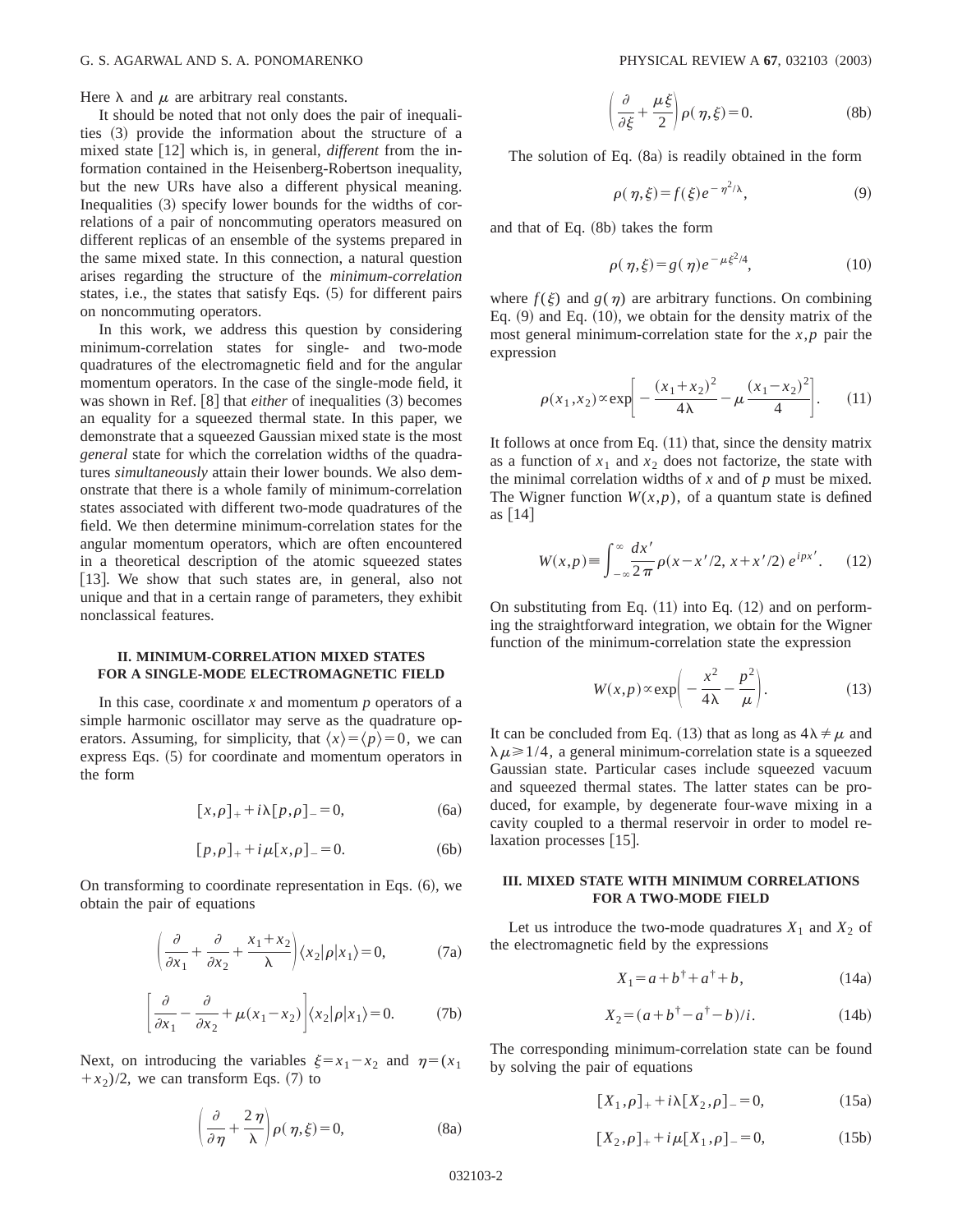where we have assumed that  $\langle X_1 \rangle = 0$  and  $\langle X_2 \rangle = 0$ . Introducing the two-mode Husimi *Q* function, namely,  $Q(\alpha, \beta)$  $\equiv 1/\pi^2 \langle \beta, \alpha | \rho | \alpha, \beta \rangle$ , and using the properties of coherent states  $|\alpha,\beta\rangle$ , we can convert Eqs. (15) to the pair of differential equations

$$
(1 - \lambda)\alpha Q + (1 + \lambda)\frac{\partial Q}{\partial \alpha} + (1 + \lambda)\beta Q + (1 - \lambda)\frac{\partial Q}{\partial \beta} + \text{c.c.}
$$
  
= 0, (16a)

$$
(1+\mu)\alpha Q - (1-\mu)\frac{\partial Q}{\partial \alpha} - (1-\mu)\beta Q + (1+\mu)\frac{\partial Q}{\partial \beta} - \text{c.c.}
$$
  
= 0. (16b)

The analysis of Eqs.  $(16)$  leads to the conclusion that these equations have no unique solution. Any particular solution depends on a functional form of *Q* on characteristics.One can then consider a Gaussian solution. It should be noticed, however, that although mathematically a general Gaussian function may satisfy Eqs.  $(16)$ , a physically acceptable solution is restricted to the classes that can be realized in experiment. Specifically, any Gaussian solution can be obtained using an appropriate nonlinear process in the undepleted pump approximation. Since all such processes are very sensitive to phase-matching conditions, only one can play a significant role in a particular experimental situation. This circumstance will dictate a specific realization of a Gaussian state. We will now consider some Gaussian solutions of this kind which can be generated experimentally.

To this end, let us look for a solution to Eqs.  $(16)$  in the form

$$
Q_a(\alpha, \beta) \propto \exp[-A|\alpha|^2 - B|\beta|^2 + C\alpha\beta + \text{c.c.}], \quad (17)
$$

where  $Re A \ge 0$ ,  $Re B \ge 0$ , and *C* are yet undetermined parameters. On substituting from Eq.  $(17)$  into Eqs.  $(16)$ , we obtain for the *Q* function after some algebra, the expression

$$
Q_a(\alpha, \beta) \propto \exp\{-(1-C)[\tanh(r)|\alpha|^2 + \coth(r)|\beta|^2]\}
$$
  
× $\exp[-C(\alpha\beta + \alpha^*\beta^*)].$  (18)

Here *C* is a real constant, and Eqs.  $(16a)$  and  $(16b)$  are satisfied simultaneously provided that  $\lambda = -\mu$ . We have also introduced the squeezing parameter *r* such that  $\lambda = e^{-2r}$ . The requirement that *Q* function converge for large values of  $|\alpha|$ and  $|\beta|$  gives the condition  $C \leq 1/2$ .

The state specified by the  $Q$  function in Eq.  $(18)$  is readily recognized as a two-mode squeezed thermal state  $[16]$ , which is a ''noisy version'' of the two-mode squeezed state introduced in Ref.  $[17]$ . Such a state can be shown to be produced in the process of nondegenerate parametric amplification (see Chap. 5 of Ref.  $[18]$ ) in a cavity coupled to thermal bath. The Hamiltonian describing this process is given by

$$
H_a = \hbar (a^\dagger a + b^\dagger b) + \hbar g (ab + a^\dagger b^\dagger), \tag{19}
$$

where *g* is a coupling constant.

Another interesting minimum-correlation state is associated with the choice of the photon number difference  $Y_1$  and the phase difference  $Y_2$  of the two modes as new quadratures that are defined as

$$
Y_1 = a^{\dagger} a - b^{\dagger} b \tag{20a}
$$

and

$$
Y_2 = (a^\dagger b - b^\dagger a)/i. \tag{20b}
$$

Repeating the analysis similar to the one that led to Eq.  $(18)$ , we obtain for the *Q* function of the minimum-correlation state associated with  $Y_1$  and  $Y_2$  the expression

$$
Q_{up}(\alpha,\beta) \propto \exp[-A(|\alpha|^2 + |\beta|^2) + A(\alpha^* \beta + \alpha \beta^*)].
$$
\n(21)

Here  $A \ge 0$  is an arbitrary real constant, and the state with the  $Q$  function given by Eq.  $(21)$  satisfies both equations of the pair (16) providing the condition  $\lambda = -\mu = \pm 1$ . Such a state is known to have no nonclassical properties (see Chap. 5 of Ref. [18]), and it can be generated experimentally in the process of parametric up-conversion with the Hamiltonian

$$
H_{up} = \hbar (a^{\dagger} a + b^{\dagger} b) + \hbar \kappa (a b^{\dagger} + a^{\dagger} b). \tag{22}
$$

Here  $\kappa$  is a coupling constant.

# **IV. MINIMUM-CORRELATION MIXED STATES FOR SYSTEMS DESCRIBED BY THE ANGULAR MOMENTUM OPERATORS**

In the case of projections,  $J_x$  and  $J_y$ ,  $[J_x, J_y]_ = iJ_z$ , say, of the angular momentum operator  $J$ , Eqs.  $(5)$  for the minimum-correlation state take the form

$$
[J_x, \rho]_+ + i\lambda [J_y, \rho]_- = 0, \tag{23a}
$$

$$
[J_{y}, \rho]_{+} + i\mu [J_{x}, \rho]_{-} = 0.
$$
 (23b)

Here we have assumed, for simplicity, that  $\langle J_x \rangle = 0$  and  $\langle J_v \rangle$ =0. On introducing an auxiliary operator *R<sub>z</sub>* by the expression

$$
R_z = J_x \cosh \theta - iJ_y \sinh \theta, \qquad (24)
$$

where

$$
\cosh \theta \equiv \frac{1}{\sqrt{1 - \lambda^2}} \quad \text{and} \quad \sinh \theta \equiv -\frac{\lambda}{\sqrt{1 - \lambda^2}}, \quad (25)
$$

and  $\lambda \neq \pm 1$ , we can transform Eq. (23a) to

$$
R_z^{\dagger} \rho + \rho R_z = 0. \tag{26}
$$

Let us now take a matrix element of Eq.  $(26)$  in the basis of eigenstates of  $R_z$ . It was shown in Ref. [19] that an eigenstate  $|\psi_m\rangle$  of the operator  $R_z$  with the eigenvalue  $m, -j$  $\leq m \leq j$ , such that

$$
R_z|\psi_m\rangle = m|\psi_m\rangle,\tag{27a}
$$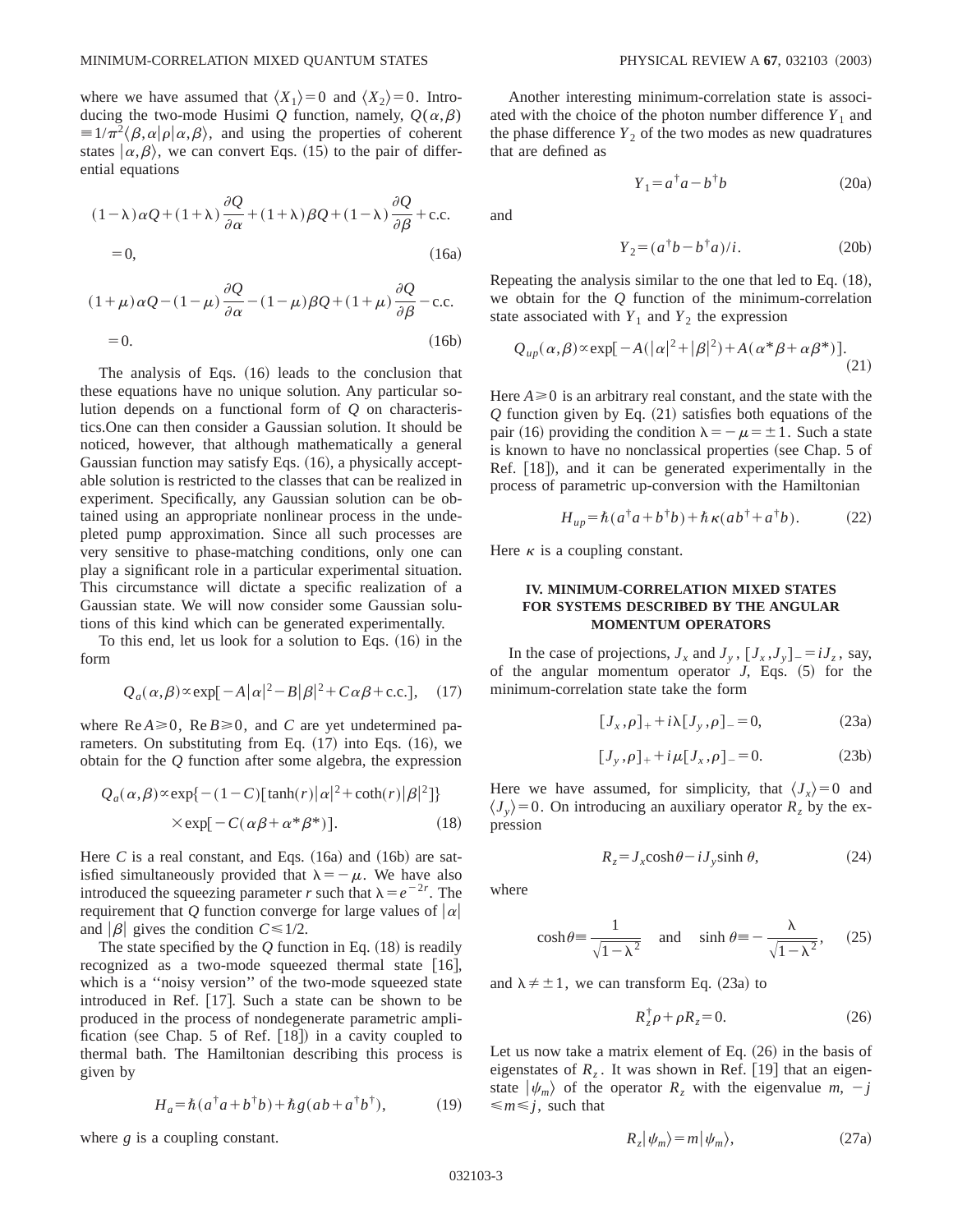$$
\langle \psi_m | R_z^{\dagger} = \langle \psi_m | m \tag{27b}
$$

is given by the expression

$$
|\psi_m\rangle = \exp(\theta J_z) \exp(-i\pi/2J_y)|jm\rangle. \tag{28}
$$

On substituting from Eqs.  $(27)$  into Eq.  $(26)$  and on introducing the notation  $\rho_{m_1, m_2} \equiv \langle \psi_{m_2} | \rho | \psi_{m_1} \rangle$ , we obtain the equation

$$
\rho_{m_1, m_2}(m_1 + m_2) = 0. \tag{29}
$$

It readily follows from Eq.  $(29)$  that the density operator of the state with the minimal widths of angular momentum correlations is given by the expression

$$
\rho = \sum_{m=-j}^{j} \rho_{m,-m} |\psi_m\rangle \langle \psi_{-m}| + \text{H.c.}
$$
 (30)

Here  $\rho_{m,-m}$  is an arbitrary matrix subject only to the Hermiticity constraint,  $\rho_{m,-m}^* = \rho_{-m,m}$ , and the constraint  $\langle J_x \rangle$  $\langle J_v \rangle = 0$ , which we have imposed earlier. The analysis of Eq.  $(30)$ , together with the expressions for the first moments of  $J_x$  and of  $J_y$ , indicates that the latter expressions are equal to zero in the minimum-correlation state for any  $\rho_{m,-m}$ . It can also be shown by a direct substitution that the density operator given by Eq. (30) satisfies Eq. (23b) with  $\mu=0$ . Hence Eq. (30) specifies the density operator of the minimum-correlation state for both projections  $J_x$  and  $J_y$  of the angular momentum.

In order to study nonclassical properties of the minimumcorrelation state, we calculate the variances of  $J_x$  and of  $J_y$ , defined by the expressions

$$
\langle \Delta J_x^2 \rangle = \text{Tr}(\Delta J_x^2 \rho), \tag{31a}
$$

$$
\langle \Delta J_y^2 \rangle = \text{Tr}(\Delta J_y^2 \rho). \tag{31b}
$$

For this purpose, we substitute from Eq.  $(30)$  into Eqs.  $(31)$ and use the commutation relation

$$
[J'_{+}, J'_{-}]_{-} = -2J_{z}\sinh\theta\cosh\theta.
$$
 (32)

We then obtain for the variances the expressions

$$
\langle \Delta J_x^2 \rangle = \langle J_z \rangle \tanh(\theta)/2, \tag{33a}
$$

$$
\langle \Delta J_y^2 \rangle = \langle J_z \rangle \coth(\theta)/2 - c(j)/\sinh^2 \theta. \tag{33b}
$$

Here the function  $c(j)$  is defined by the expression

$$
c(j) \equiv \frac{\sum_{m=-j}^{j} m^2 \rho_{m,-m} \langle \psi_{-m} | \psi_m \rangle + \text{H.c.}}{\sum_{m=-j}^{j} \rho_{m,-m} \langle \psi_{-m} | \psi_m \rangle + \text{H.c.}}.
$$
 (34)

It is seen from Eqs.  $(33)$  that since for real values of  $\theta$  tanh  $\theta \leq 1$ , the *x* component of the angular momentum is squeezed.

Two points are worth making in connection with Eqs.  $(33)$ and  $(34)$ . First of all, for any *j* equal to an integer number, a minimum-correlation state can be either pure or mixed. In particular, the pure state is realized for  $\rho_{m,-m} = \rho_{00}\delta_{m0}$ , where  $\delta_{mn}$  is the Kronecker delta. The density operator of such a state is given by the expression

$$
\rho \propto |\psi_0\rangle \langle \psi_0|.\tag{35}
$$

In this case  $c(j)=0$ , and it follows at once from the Heisenberg-Robertson inequality  $(1)$  and from Eqs.  $(33)$  that such a minimum-correlation pure state is a minimumuncertainty state as well. Such a state was shown to be a steady state for the system of an even number *N* of two-level atoms interacting with a broadband squeezed bath  $[13]$ . However, if *j* is equal to a half-integer, the minimumcorrelation state must be mixed. We also remark that in order for the variances of  $J_x$  and of  $J_y$  evaluated in a minimumcorrelation state to satisfy inequality  $(1)$ , the function  $c(j)$ has to take on values such that  $c(j)/\sinh^2 \theta \le 0$ .

It should be noticed that the previous approach fails in the degenerate case corresponding to  $\lambda = \pm 1$ . In this case, Eq.  $(23a)$  can be written as

$$
J_{+}\rho + \rho J_{-} = 0, \tag{36}
$$

where  $J_{\pm} = J_x \pm iJ_y$  are the usual raising and lowering operators. One can readily take the matrix elements of Eq.  $(36)$  in the basis of the Wigner states  $\vert jm \rangle$  resulting in the equation

$$
\sqrt{(j+m_2)(j-m_2+1)}\rho_{m_1,m_2-1} + \sqrt{(j+m_1)(j-m_1+1)}\rho_{m_1-1,m_2} = 0, \quad (37)
$$

Let us recall the assumption

$$
Tr(J_x \rho) = Tr(J_y \rho) = 0,
$$
\n(38)

which we have made before. Equations  $(38)$  can be rewritten in the basis of the Wigner states, leading to the result

$$
\sum_{m=-j}^{j} \rho_{m,m-1} = 0.
$$
 (39)

Equations  $(37)$  and  $(39)$  specify the density operator of a minimum-correlation state in the degenerate case,  $\lambda = 1$ .

Since it is difficult to obtain an explicit solution for any value of *j*, we only consider the cases of  $j = 1/2$  and  $j = 1$ . In the first case, the solution of Eqs.  $(37)$  and  $(39)$  is

$$
\rho = 1/2[I + \sigma_z \tanh(\beta/2)].\tag{40}
$$

Here *I* is a unit matrix,  $\sigma_z$  is a Pauli matrix, and  $\beta$  is defined by  $e^{-\beta} = \rho_- / \rho_+$ , where  $\rho_+ (\rho_-)$  is a probability of finding the system with the spin up (down). Such a state does not display any nonclassical features and it can be realized experimentally, for instance, by placing a spin- $(1/2)$  particle in a magnetic field and by letting the system reach equilibrium with a thermal bath at temperature  $T$  [20]. In the case of *j*  $=1$ , the density operator of the minimum-correlation state is found to be given by the expression